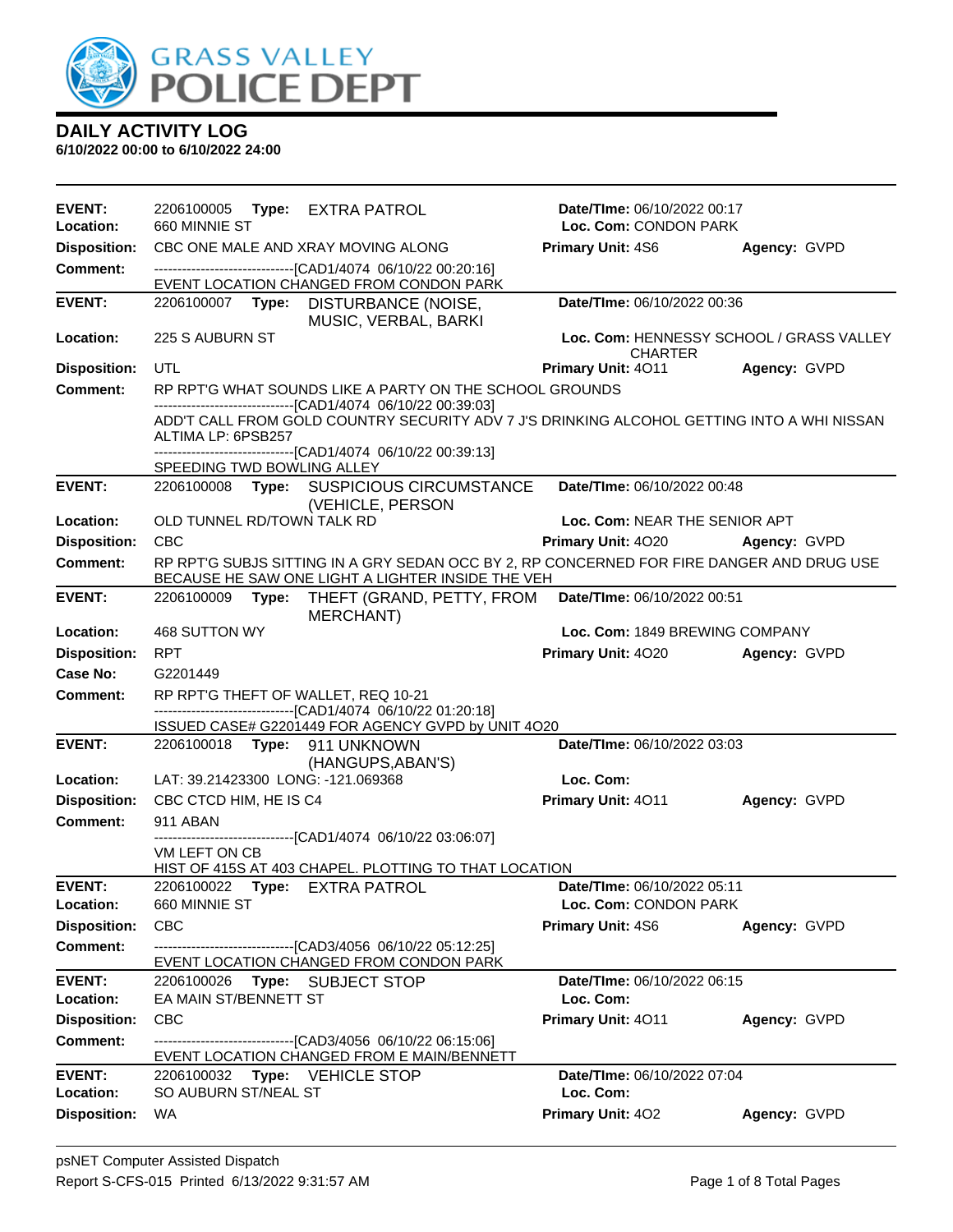

| Comment:            | License: 8HHR366                                                                                                                             |       |                                                                                                                                                                                                                                                                                                                                                                    |                                                     |              |
|---------------------|----------------------------------------------------------------------------------------------------------------------------------------------|-------|--------------------------------------------------------------------------------------------------------------------------------------------------------------------------------------------------------------------------------------------------------------------------------------------------------------------------------------------------------------------|-----------------------------------------------------|--------------|
|                     |                                                                                                                                              |       | -------------------------------[CAD2/3973_06/10/22_07:04:58]<br>EVENT LOCATION CHANGED FROM S AUBURN/NEAL                                                                                                                                                                                                                                                          |                                                     |              |
| <b>EVENT:</b>       |                                                                                                                                              |       | 2206100033 Type: VEH CITES, VIN, TOWS, DUI                                                                                                                                                                                                                                                                                                                         | Date/TIme: 06/10/2022 07:06                         |              |
| Location:           | WHITING ST/WE EMPIRE ST                                                                                                                      |       |                                                                                                                                                                                                                                                                                                                                                                    | Loc. Com: IFO MATRESS STORE                         |              |
| <b>Disposition:</b> | <b>CBC</b>                                                                                                                                   |       |                                                                                                                                                                                                                                                                                                                                                                    | Primary Unit: 405                                   | Agency: GVPD |
| <b>Comment:</b>     | COMPANY, BUT RP REQ 10-21                                                                                                                    |       | 911 REP THAT HER RENTAL CAR BROKE DOWN, SHE CANNOT GET VEH TO START AND CANNOT GET AHOLD<br>OF RENTAL COMPANY. VEH IS WHI TOYT CAMRY, NOT IN ROADWAY AND PARKED IN A SAFE PLACE, BUT<br>RP STATES SHE FEELS THIS IS AN EMERGENCY BECAUSE SHE DOESN'T FEEL SAFE AND DOESN'T KNOW<br>WHAT TO DO. ADVISED SHE WOULD NEED TO CONTACT ROADSIDE ASSISTANCE OR THE RENTAL |                                                     |              |
| <b>EVENT:</b>       | 2206100036                                                                                                                                   |       | Type: COMMUNITY POLICING<br><b>ACTION</b>                                                                                                                                                                                                                                                                                                                          | Date/TIme: 06/10/2022 07:26                         |              |
| Location:           | 660 MINNIE ST                                                                                                                                |       |                                                                                                                                                                                                                                                                                                                                                                    | Loc. Com: CONDON PARK                               |              |
| <b>Disposition:</b> | <b>CBC</b>                                                                                                                                   |       |                                                                                                                                                                                                                                                                                                                                                                    | <b>Primary Unit: 402</b>                            | Agency: GVPD |
| <b>Comment:</b>     |                                                                                                                                              |       | -------------------------------[CAD2/3973 06/10/22 07:32:06]<br>EVENT LOCATION CHANGED FROM 660 MINNIE ST                                                                                                                                                                                                                                                          |                                                     |              |
| <b>EVENT:</b>       |                                                                                                                                              |       | 2206100039 Type: ORDINANCES<br>(COUNTY/MUNICIPAL)                                                                                                                                                                                                                                                                                                                  | Date/TIme: 06/10/2022 07:58                         |              |
| Location:           | 265 SUTTON WY #424                                                                                                                           |       |                                                                                                                                                                                                                                                                                                                                                                    | Loc. Com:                                           |              |
| <b>Disposition:</b> | <b>CIT</b>                                                                                                                                   |       |                                                                                                                                                                                                                                                                                                                                                                    | Primary Unit: 4R10                                  | Agency: GVPD |
| Case No:            | G2201450                                                                                                                                     |       |                                                                                                                                                                                                                                                                                                                                                                    |                                                     |              |
| Comment:            | RP RPTG TRANSIENT CAMPED IN WOODS BHD APTS GOING THROUGH CARS AT NIGHT AND STASHING<br>ITEMS IN APT COMPLEX. RP WANTS HIS CAMPED MOVED ALONG |       |                                                                                                                                                                                                                                                                                                                                                                    |                                                     |              |
|                     | WMA SLEEPING BAG UNK COLOR                                                                                                                   |       | -------------------------------[CAD2/3973 06/10/22 08:42:27]                                                                                                                                                                                                                                                                                                       |                                                     |              |
| <b>EVENT:</b>       |                                                                                                                                              |       | ISSUED CASE# G2201450 FOR AGENCY GVPD by UNIT 4R10                                                                                                                                                                                                                                                                                                                 | Date/TIme: 06/10/2022 08:24                         |              |
|                     |                                                                                                                                              |       | 2206100042 Type: ALARMS (SILENT, AUDIBLE,<br><b>COMMERCIAL, RES</b>                                                                                                                                                                                                                                                                                                |                                                     |              |
| Location:           | 578 SUTTON WY                                                                                                                                |       |                                                                                                                                                                                                                                                                                                                                                                    | Loc. Com: POSTNET                                   |              |
| <b>Disposition:</b> | <b>HBD</b>                                                                                                                                   |       |                                                                                                                                                                                                                                                                                                                                                                    | <b>Primary Unit:</b>                                | Agency: GVPD |
| <b>Comment:</b>     |                                                                                                                                              |       | OP:745 10-33 AUDIBLE REAR DOOR RESP PAT ONSITE W/OUT PROPER PASSCODE<br>--------------------[CAD3/4051 06/10/22 08:26:06]                                                                                                                                                                                                                                          |                                                     |              |
|                     | 1022 PER ALARM CO<br>***** EVENT CLOSED BY CAD3                                                                                              |       |                                                                                                                                                                                                                                                                                                                                                                    |                                                     |              |
| <b>EVENT:</b>       |                                                                                                                                              |       | 2206100044 Type: COMMUNITY POLICING<br><b>ACTION</b>                                                                                                                                                                                                                                                                                                               | Date/TIme: 06/10/2022 08:28                         |              |
| <b>Disposition:</b> | <b>CBC</b>                                                                                                                                   |       |                                                                                                                                                                                                                                                                                                                                                                    | <b>Primary Unit: 402</b>                            | Agency: GVPD |
| <b>Comment:</b>     |                                                                                                                                              |       |                                                                                                                                                                                                                                                                                                                                                                    |                                                     |              |
| <b>EVENT:</b>       | 2206100046                                                                                                                                   | Type: | <b>COMMUNITY POLICING</b><br><b>ACTION</b>                                                                                                                                                                                                                                                                                                                         | Date/TIme: 06/10/2022 08:43                         |              |
| <b>Disposition:</b> | <b>CBC</b>                                                                                                                                   |       |                                                                                                                                                                                                                                                                                                                                                                    | Primary Unit: 402                                   | Agency: GVPD |
| <b>Comment:</b>     |                                                                                                                                              |       |                                                                                                                                                                                                                                                                                                                                                                    |                                                     |              |
| <b>EVENT:</b>       | 2206100054                                                                                                                                   | Type: | <b>SUSPICIOUS CIRCUMSTANCE</b><br>(VEHICLE, PERSON                                                                                                                                                                                                                                                                                                                 | Date/TIme: 06/10/2022 09:32                         |              |
| Location:           | 155 GLASSON WY                                                                                                                               |       |                                                                                                                                                                                                                                                                                                                                                                    | Loc. Com: SIERRA NEVADA MEMORIAL<br><b>HOSPITAL</b> |              |
| <b>Disposition:</b> | <b>CBC</b>                                                                                                                                   |       |                                                                                                                                                                                                                                                                                                                                                                    | <b>Primary Unit: 4S5</b>                            | Agency: GVPD |
| <b>Comment:</b>     |                                                                                                                                              |       | RP ADVISING A DRONE FLYING OVER SNMH PARKING LOT, WAS TOLD TO ALERT GVPD BY HIS<br>SUPERVISORS. RP WAS ALSO ADVISED TO CTC FAA BUT WE WOULD NOTIFY GVPD.                                                                                                                                                                                                           |                                                     |              |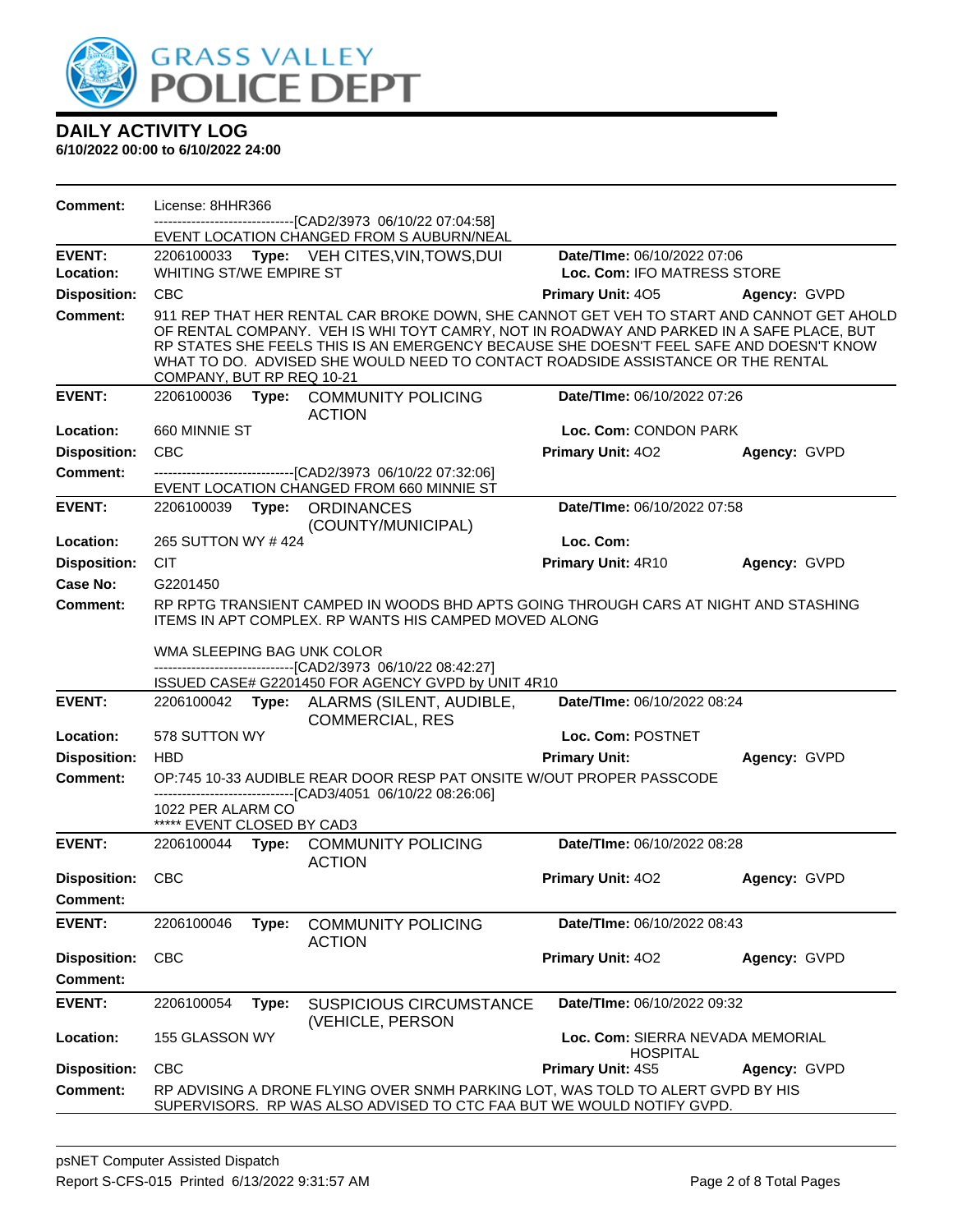

| <b>EVENT:</b>       | 2206100062                    |       | Type: COMMUNITY POLICING<br><b>ACTION</b>                                                                                                                                                                                                                                                                                                                     | Date/TIme: 06/10/2022 10:18                                |              |  |
|---------------------|-------------------------------|-------|---------------------------------------------------------------------------------------------------------------------------------------------------------------------------------------------------------------------------------------------------------------------------------------------------------------------------------------------------------------|------------------------------------------------------------|--------------|--|
| Location:           | 255 S AUBURN ST               |       |                                                                                                                                                                                                                                                                                                                                                               | Loc. Com: VETERANS BUILDING                                |              |  |
| <b>Disposition:</b> | <b>CBC</b>                    |       |                                                                                                                                                                                                                                                                                                                                                               | <b>Primary Unit: 402</b>                                   | Agency: GVPD |  |
| <b>Comment:</b>     |                               |       | ---------------------------------[CAD2/3973 06/10/22 10:19:49]<br>EVENT LOCATION CHANGED FROM VETS HALLF                                                                                                                                                                                                                                                      |                                                            |              |  |
| <b>EVENT:</b>       |                               |       | 2206100064 Type: ANIMALS (ABUSE, LOOSE,<br>FOUND, INJURED)                                                                                                                                                                                                                                                                                                    | Date/TIme: 06/10/2022 10:26                                |              |  |
| Location:           | 616 SUTTON WY                 |       |                                                                                                                                                                                                                                                                                                                                                               | Loc. Com: GRASS VALLEY GROCERY OUTLET                      |              |  |
| <b>Disposition:</b> | <b>CBC</b>                    |       |                                                                                                                                                                                                                                                                                                                                                               | <b>Primary Unit: 4S5</b>                                   | Agency: GVPD |  |
| <b>Comment:</b>     |                               |       | RP REQ 10-21 REGARDING RULES FOR BUSINESSES TO HAVE DOGS INSIDE THEM.                                                                                                                                                                                                                                                                                         |                                                            |              |  |
| <b>EVENT:</b>       | 2206100065                    |       | Type: ALL OTHERS                                                                                                                                                                                                                                                                                                                                              | Date/TIme: 06/10/2022 10:31                                |              |  |
| Location:           | SO AUBURN ST/TINLOY ST        |       |                                                                                                                                                                                                                                                                                                                                                               | Loc. Com:                                                  |              |  |
| <b>Disposition:</b> | <b>CBC</b>                    |       |                                                                                                                                                                                                                                                                                                                                                               | <b>Primary Unit: 402</b>                                   | Agency: GVPD |  |
| <b>Comment:</b>     | <b>OUT UNDER OVERPASS</b>     |       | -------------------------------[CAD2/3973_06/10/22_10:31:26]                                                                                                                                                                                                                                                                                                  |                                                            |              |  |
|                     |                               |       | EVENT LOCATION CHANGED FROM S AUBURN/TINLOY                                                                                                                                                                                                                                                                                                                   |                                                            |              |  |
| <b>EVENT:</b>       |                               |       | 2206100069 Type: VEHICLE STOP                                                                                                                                                                                                                                                                                                                                 | Date/TIme: 06/10/2022 10:44                                |              |  |
| Location:           | PELTON WY/SCADDEN DR          |       |                                                                                                                                                                                                                                                                                                                                                               | Loc. Com:                                                  |              |  |
| <b>Disposition:</b> | <b>WA</b>                     |       |                                                                                                                                                                                                                                                                                                                                                               | Primary Unit: 4R10                                         | Agency: GVPD |  |
| <b>Comment:</b>     | License: 5YMJ858              |       | --------------------------------[CAD2/3973 06/10/22 10:47:00]                                                                                                                                                                                                                                                                                                 |                                                            |              |  |
|                     |                               |       | EVENT LOCATION CHANGED FROM PELTON/SCADDEN                                                                                                                                                                                                                                                                                                                    |                                                            |              |  |
| <b>EVENT:</b>       |                               |       | 2206100072 Type: 911 UNKNOWN                                                                                                                                                                                                                                                                                                                                  | Date/TIme: 06/10/2022 10:57                                |              |  |
|                     |                               |       | (HANGUPS, ABAN'S)                                                                                                                                                                                                                                                                                                                                             |                                                            |              |  |
| Location:           | 355 JOERSCHKE DR #4           |       |                                                                                                                                                                                                                                                                                                                                                               | Loc. Com: SPRINGHILL MANOR CONVALESCENT<br><b>HOSPITAL</b> |              |  |
| <b>Disposition:</b> | <b>HBD</b>                    |       |                                                                                                                                                                                                                                                                                                                                                               | <b>Primary Unit:</b>                                       | Agency: GVPD |  |
| <b>Comment:</b>     | 911 ABANDONED                 |       | -------------------------------[CAD3/4051_06/10/22 11:03:58]                                                                                                                                                                                                                                                                                                  |                                                            |              |  |
|                     |                               |       | EVENT LOCATION CHANGED FROM LAT: 39.23408200 LONG: -121.039112 GRASS VALLEY<br>-------------------------------[CAD3/4051 06/10/22 11:04:04]                                                                                                                                                                                                                   |                                                            |              |  |
|                     | ***** EVENT CLOSED BY CAD3    |       | ON CALLBACK ACCIDENTAL CODE 4                                                                                                                                                                                                                                                                                                                                 |                                                            |              |  |
| <b>EVENT:</b>       |                               |       | 2206100082 Type: VEH CITES, VIN, TOWS, DUI                                                                                                                                                                                                                                                                                                                    | Date/TIme: 06/10/2022 12:06                                |              |  |
| Location:           | 49/20 RAMP STATE/WE EMPIRE ST |       |                                                                                                                                                                                                                                                                                                                                                               | Loc. Com: NB                                               |              |  |
| <b>Disposition:</b> | <b>HBD</b>                    |       |                                                                                                                                                                                                                                                                                                                                                               | <b>Primary Unit:</b>                                       | Agency: GVPD |  |
| <b>Comment:</b>     |                               |       | 911 XFER TO CHP FOR VEH BEIGE BUICK ON SIDE ON SHARP CORNER<br>-------------------------------[CAD1/4085 06/10/22 12:07:28]                                                                                                                                                                                                                                   |                                                            |              |  |
|                     | <b>VOICED</b>                 |       |                                                                                                                                                                                                                                                                                                                                                               |                                                            |              |  |
|                     | ***** EVENT CLOSED BY CAD1    |       |                                                                                                                                                                                                                                                                                                                                                               |                                                            |              |  |
| <b>EVENT:</b>       |                               |       |                                                                                                                                                                                                                                                                                                                                                               |                                                            |              |  |
|                     | 2206100085                    | Type: | THEFT (GRAND, PETTY, FROM<br>MERCHANT)                                                                                                                                                                                                                                                                                                                        | Date/TIme: 06/10/2022 12:12                                |              |  |
| Location:           | 2033 NEVADA CITY HY           |       |                                                                                                                                                                                                                                                                                                                                                               | Loc. Com: DOLLAR GENERAL                                   |              |  |
| <b>Disposition:</b> | <b>RPT</b>                    |       |                                                                                                                                                                                                                                                                                                                                                               | <b>Primary Unit: 4D16</b>                                  | Agency: GVPD |  |
| Case No:            | G2201451                      |       |                                                                                                                                                                                                                                                                                                                                                               |                                                            |              |  |
| <b>Comment:</b>     |                               |       | RP REPORITNG XRAY KEEPS COMING INTO STORE, THEN GOING OUT TO HER BLK FOR OR MERC STATION<br>WAGON AND PUTTING ITEMS FROM THE STORE INT OT THE VEH WITHOUT PAYING. XRAY IS CURRENTLY<br>GETTING INTO VEH AND LEAVING HEADED TWD BURGER KING<br>----------------------------[CAD1/4085_06/10/22 12:21:06]<br>ISSUED CASE# G2201451 FOR AGENCY GVPD by UNIT 4D16 |                                                            |              |  |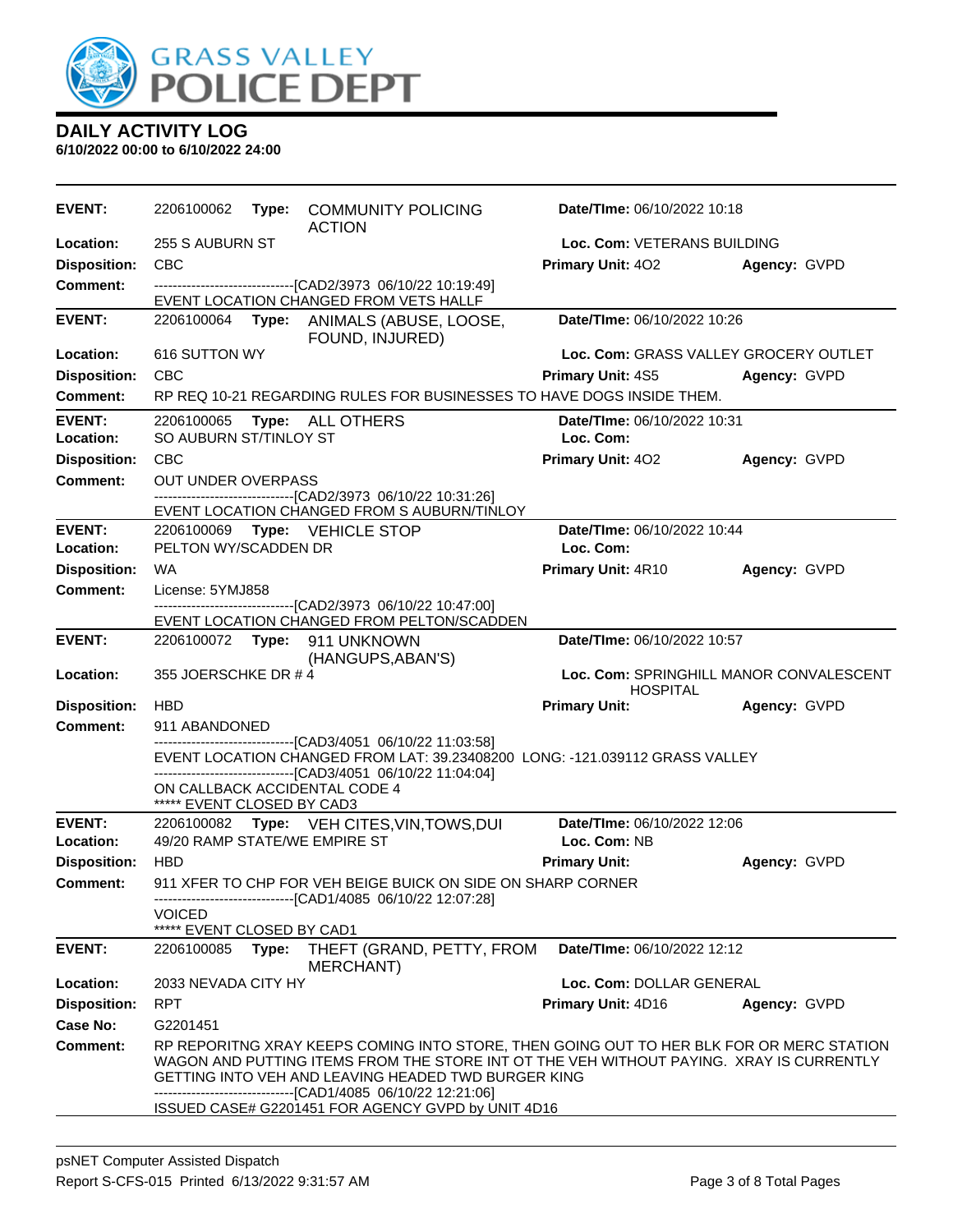

| <b>EVENT:</b>                          | 2206100088                    | Type: | THEFT (GRAND, PETTY, FROM<br>MERCHANT)                                                                                                                                                                                                                                           | Date/TIme: 06/10/2022 12:29 |              |
|----------------------------------------|-------------------------------|-------|----------------------------------------------------------------------------------------------------------------------------------------------------------------------------------------------------------------------------------------------------------------------------------|-----------------------------|--------------|
| Location:                              | 131 EUREKA ST # 130           |       |                                                                                                                                                                                                                                                                                  | Loc. Com: HILLTOP ESTATES   |              |
| <b>Disposition:</b>                    |                               |       | PEN PENDING RP CALLBACK, UNABLE TO REACH                                                                                                                                                                                                                                         | <b>Primary Unit: 4Z15</b>   | Agency: GVPD |
| <b>Comment:</b>                        |                               |       | RP RPTG THEFT OF APPLE WATCH. OCCD LAST NIGHT WHILE RP WAS IN THE SHOWER. REQG 1021<br>------------------------------[MERGED CAD2/3973 06/10/2022 13:13:39]                                                                                                                      |                             |              |
|                                        | <b>HILLTOP ESTATES</b>        |       | MERGED 2206100102 TYPE: THE<br>LOCATION: 131 EUREKA ST Apt: 130                                                                                                                                                                                                                  |                             |              |
|                                        | RP: NAME: JANETTE HAIRE       |       | PHONE: 2725274 (530)<br>COMMENTS: REQ 10-21 REF THEFT OF APPLE WATCH                                                                                                                                                                                                             |                             |              |
| <b>EVENT:</b>                          |                               |       | 2206100092 Type: SERVICE, CIVIL, SUBPOENA                                                                                                                                                                                                                                        | Date/TIme: 06/10/2022 12:35 |              |
| Location:                              | WE MAIN ST/MILL ST            |       |                                                                                                                                                                                                                                                                                  | Loc. Com:                   |              |
| <b>Disposition:</b>                    | <b>CBC</b>                    |       |                                                                                                                                                                                                                                                                                  | Primary Unit: 401           | Agency: GVPD |
| <b>Comment:</b>                        |                               |       | -------------------------------[CAD1/4085 06/10/22 12:36:15]<br>EVENT CALL TYPE CHANGED FROM ALL<br>EVENT LOCATION CHANGED FROM W MAIN/MILL                                                                                                                                      |                             |              |
| <b>EVENT:</b>                          |                               |       | 2206100097 Type: TRAFFIC (DUI, PARKING,<br>SPEED, HAZ                                                                                                                                                                                                                            | Date/TIme: 06/10/2022 12:49 |              |
| Location:                              | <b>BRUNSWICK RD/SUTTON WY</b> |       |                                                                                                                                                                                                                                                                                  | Loc. Com:                   |              |
| <b>Disposition:</b>                    | <b>HES</b>                    |       | CBC SUBJ ADVISED TO STAY OUT OF ROADWAY,                                                                                                                                                                                                                                         | Primary Unit: 4D10          | Agency: GVPD |
| <b>Comment:</b>                        |                               |       | 911 RPTG MALE WEARING ALL BLK WALKING IN MEDIAN IN TRAFFIC                                                                                                                                                                                                                       |                             |              |
| <b>EVENT:</b>                          | 2206100098                    | Type: | DISTURBANCE (NOISE,<br>MUSIC, VERBAL, BARKI                                                                                                                                                                                                                                      | Date/TIme: 06/10/2022 12:55 |              |
| Location:                              | 221 BANK ST # 3               |       |                                                                                                                                                                                                                                                                                  | Loc. Com:                   |              |
| <b>Disposition:</b>                    | <b>RPT</b>                    |       |                                                                                                                                                                                                                                                                                  | Primary Unit: 4D16          | Agency: GVPD |
| Case No:                               | G2201452                      |       |                                                                                                                                                                                                                                                                                  |                             |              |
| <b>Comment:</b>                        | ADULTS ASSISTING              |       | 911 XFR FROM CHP-- REPORTING HER 12 YO JUV DESTROYING RESIDENCE AND VERY UPSET BECAUSE<br>HIS GRANDMA WONT LET HIM GO BEAT UP ANOTHER JUV FROM SCHOOL. NEG WEAPONS, SUBJ TRYING TO<br>LEAVE RESIDENCE AND RP TRYING TO HOLD HIM BACK, AT RESIDECE THERE IS JUV AND SEVERAL OTHER |                             |              |
|                                        |                               |       | --------------------[CAD3/4051_06/10/22 12:56:50]<br>ADDTL 911 RPTG SON TOOK OFF RUNNING UP BANK ST TWDS BENNETT<br>-------------------------------[CAD1/4085 06/10/22 13:07:55]                                                                                                 |                             |              |
|                                        |                               |       | ISSUED CASE# G2201452 FOR AGENCY GVPD by UNIT 4D16<br>----------------------[CAD1/4085 06/10/22 13:31:18]                                                                                                                                                                        |                             |              |
|                                        | J RETURNED HOME               |       |                                                                                                                                                                                                                                                                                  |                             |              |
| <b>EVENT:</b>                          | 2206100101                    | Type: | TRAFFIC (DUI, PARKING,<br>SPEED, HAZ                                                                                                                                                                                                                                             | Date/TIme: 06/10/2022 13:11 |              |
| Location:                              | <b>BRUNSWICK OVERPASS</b>     |       |                                                                                                                                                                                                                                                                                  | Loc. Com:                   |              |
| <b>Disposition:</b>                    | UTL                           |       |                                                                                                                                                                                                                                                                                  | Primary Unit: 4S5           | Agency: GVPD |
| <b>Comment:</b>                        |                               |       | 911 RPTG WMA WEARING ALL BLACK WALKING IN THE MIDDLE OF THE ROAD<br>-------------------------------[CAD3/4051_06/10/22 13:12:00]                                                                                                                                                 |                             |              |
|                                        |                               |       | RP STATED SHE THINKS HE NEEDS MEDICAL ATTENTION<br>-----------------[CAD1/4085_06/10/22 13:12:15]                                                                                                                                                                                |                             |              |
|                                        | <b>VOICED</b>                 |       |                                                                                                                                                                                                                                                                                  |                             |              |
| <b>EVENT:</b>                          | 2206100102                    | Type: | THEFT (GRAND, PETTY, FROM<br>MERCHANT)                                                                                                                                                                                                                                           | Date/TIme: 06/10/2022 13:12 |              |
| Location:                              | 131 EUREKA ST # 130           |       |                                                                                                                                                                                                                                                                                  | Loc. Com: HILLTOP ESTATES   |              |
| <b>Disposition:</b><br><b>Comment:</b> | MERGED 2206100088             |       | REQ 10-21 REF THEFT OF APPLE WATCH                                                                                                                                                                                                                                               | <b>Primary Unit:</b>        | Agency: GVPD |
|                                        |                               |       | ***** EVENT CLOSED BY CAD2 WITH COMMENT-2206100088                                                                                                                                                                                                                               |                             |              |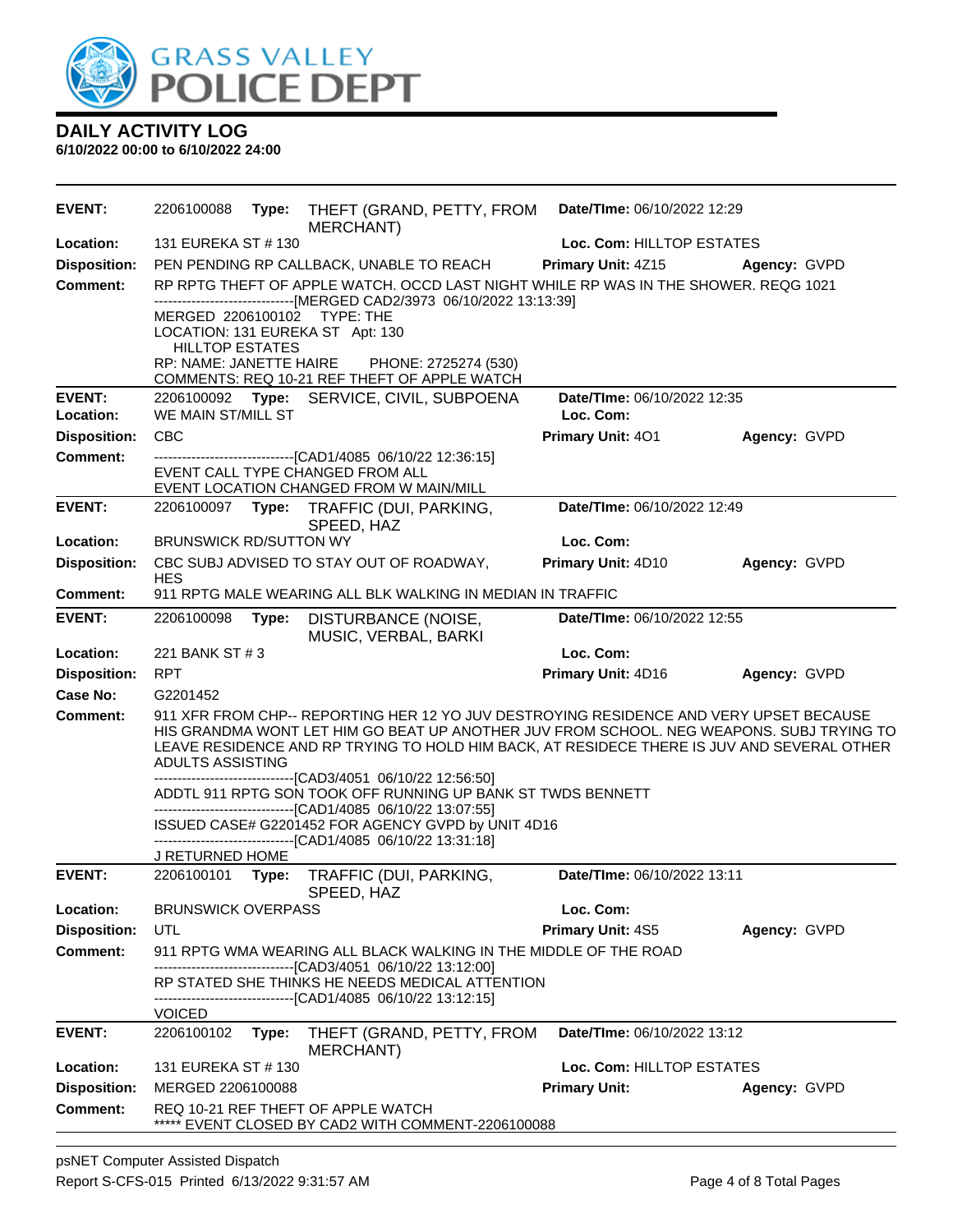

**6/10/2022 00:00 to 6/10/2022 24:00**

| <b>EVENT:</b>       |                             |       | 2206100107 Type: ANIMALS (ABUSE, LOOSE,                                                                                                                                                                                            | Date/TIme: 06/10/2022 13:22 |              |
|---------------------|-----------------------------|-------|------------------------------------------------------------------------------------------------------------------------------------------------------------------------------------------------------------------------------------|-----------------------------|--------------|
| Location:           | 2054 NEVADA CITY HIGHWAY    |       | FOUND, INJURED)                                                                                                                                                                                                                    | Loc. Com: SAVE MART         |              |
| <b>Disposition:</b> | CNOP DOGS OWNER LEFT IN VEH |       |                                                                                                                                                                                                                                    | Primary Unit: 4Z15          | Agency: GVPD |
| Comment:            |                             |       | DOG INSIDE A GRN FORD EXPLORER// 7FUR975; WINDOWS HALFWAY DOWN AND DOG PANTING<br>EXCESSIVELY  VEH IS CLOSE TO THE RIGHT SIDE OF BUILDING, NEAR BLUE MOON APPAREL.<br>-------------------------------[CAD1/4085 06/10/22 13:33:15] |                             |              |
|                     | 4Z15 TO HANDLE              |       | -------------------------------[CAD3/4051 06/10/22 13:34:58]                                                                                                                                                                       |                             |              |
|                     |                             |       | RP CALLED BACK-OWNER LEFT IN VEH                                                                                                                                                                                                   |                             |              |
| <b>EVENT:</b>       |                             |       | 2206100110 Type: TRAFFIC ACCIDENT                                                                                                                                                                                                  | Date/TIme: 06/10/2022 13:37 |              |
| Location:           | 1912 NEVADA CITY HY         |       |                                                                                                                                                                                                                                    | Loc. Com: MOBIL             |              |
| <b>Disposition:</b> | <b>RPT</b>                  |       |                                                                                                                                                                                                                                    | Primary Unit: 4R10          | Agency: GVPD |
| Case No:            | G2201453                    |       |                                                                                                                                                                                                                                    |                             |              |
| <b>Comment:</b>     |                             |       | 911 RPTG 1182 2 VEHS. RP IN VEH 2019 WHI TOYT HIGHLANDER VS SIL DODG CALIBER. OTHER DRIVER WAS<br>BEING AGGRESSIVE WHEN RP COULDNT FIND HER INSURANCE INFO<br>-------------------------------[CAD1/4085 06/10/22 13:51:05]         |                             |              |
|                     |                             |       | ISSUED CASE# G2201453 FOR AGENCY GVPD by UNIT 4R10                                                                                                                                                                                 |                             |              |
| <b>EVENT:</b>       |                             |       | 2206100117 Type: COMMUNITY POLICING<br><b>ACTION</b>                                                                                                                                                                               | Date/TIme: 06/10/2022 14:16 |              |
| Location:           | 123 MARGARET LN             |       |                                                                                                                                                                                                                                    | Loc. Com: WONG, ALAN MD     |              |
| <b>Disposition:</b> | <b>RPT</b>                  |       |                                                                                                                                                                                                                                    | <b>Primary Unit: 402</b>    | Agency: GVPD |
| Case No:            | G2201456                    |       |                                                                                                                                                                                                                                    |                             |              |
| <b>Comment:</b>     |                             |       | --------------------------------[4O2/MDT 06/10/22 15:55]<br>LOCATED GRAFFITI ON RETAINING WALL                                                                                                                                     |                             |              |
|                     |                             |       | -------------------------------[CAD2/3973 06/10/22 16:10:12]<br>EVENT LOCATION CHANGED FROM 123 MARGARET LANE                                                                                                                      |                             |              |
|                     |                             |       | ------------------------[CAD1/4085 06/10/22 16:20:07]                                                                                                                                                                              |                             |              |
| <b>EVENT:</b>       |                             |       | ISSUED CASE# G2201456 FOR AGENCY GVPD by UNIT 4O2                                                                                                                                                                                  | Date/TIme: 06/10/2022 14:18 |              |
| Location:           | 844 OLD TUNNEL RD           |       | 2206100119 Type: VEH CITES, VIN, TOWS, DUI                                                                                                                                                                                         | Loc. Com:                   |              |
| <b>Disposition:</b> | CBC UTL                     |       |                                                                                                                                                                                                                                    | <b>Primary Unit: 4R10</b>   | Agency: GVPD |
| <b>Comment:</b>     | DOT FROM THERE              |       | PER CALFIRE, SUBJ LEFT IN SEVERE MEDICAL DISTRESS IN VEH GLD CHEV BLAZER ON BRUNSWICK UNK<br>-------------------------------[CAD1/4085 06/10/22 14:19:53]                                                                          |                             |              |
|                     | <b>VOICED</b>               |       |                                                                                                                                                                                                                                    |                             |              |
| <b>EVENT:</b>       |                             |       | 2206100130 Type: ABANDONED VEHICLES                                                                                                                                                                                                | Date/TIme: 06/10/2022 15:07 |              |
| Location:           | 200 BLK ALTA ST             |       |                                                                                                                                                                                                                                    | Loc. Com:                   |              |
| <b>Disposition:</b> | <b>CBC</b>                  |       |                                                                                                                                                                                                                                    | <b>Primary Unit: 4Z15</b>   | Agency: GVPD |
| <b>Comment:</b>     | PARKING ENFORCEMENT         |       | --[CAD3/4051 06/10/22 15:18:55]                                                                                                                                                                                                    |                             |              |
|                     |                             |       | EVENT CALL TYPE CHANGED FROM TRF                                                                                                                                                                                                   |                             |              |
| <b>EVENT:</b>       | 2206100134                  |       | Type: ANIMALS (ABUSE, LOOSE,<br>FOUND, INJURED)                                                                                                                                                                                    | Date/TIme: 06/10/2022 15:14 |              |
| Location:           | 692 FREEMAN LN # A          |       |                                                                                                                                                                                                                                    | Loc. Com: RALEYS            |              |
| <b>Disposition:</b> | UTL                         |       |                                                                                                                                                                                                                                    | Primary Unit: 4Z15          | Agency: GVPD |
| <b>Comment:</b>     |                             |       | DOG LEFT IN A HOT CAR. BLK CHEVY TAHOE W/ LUGGAGE RACK LP C631Y1 TWD THE BACK OF PARKING<br>LOT CLOSER TO THE ROAD. DOG HAS BEEN IN THERE FOR AT LEAST 15 MINS                                                                     |                             |              |
| <b>EVENT:</b>       | 2206100138                  | Type: | <b>FRAUD</b>                                                                                                                                                                                                                       | Date/TIme: 06/10/2022 15:27 |              |
| Location:           | 14 WENDY CR                 |       |                                                                                                                                                                                                                                    | Loc. Com:                   |              |
| <b>Disposition:</b> | <b>CBC</b>                  |       |                                                                                                                                                                                                                                    | Primary Unit: 4Z15          | Agency: GVPD |
| <b>Comment:</b>     |                             |       | RP REQ 10-21 REF FRAUD WITH HER SOCIAL SECURITY                                                                                                                                                                                    |                             |              |

psNET Computer Assisted Dispatch Report S-CFS-015 Printed 6/13/2022 9:31:57 AM Page 5 of 8 Total Pages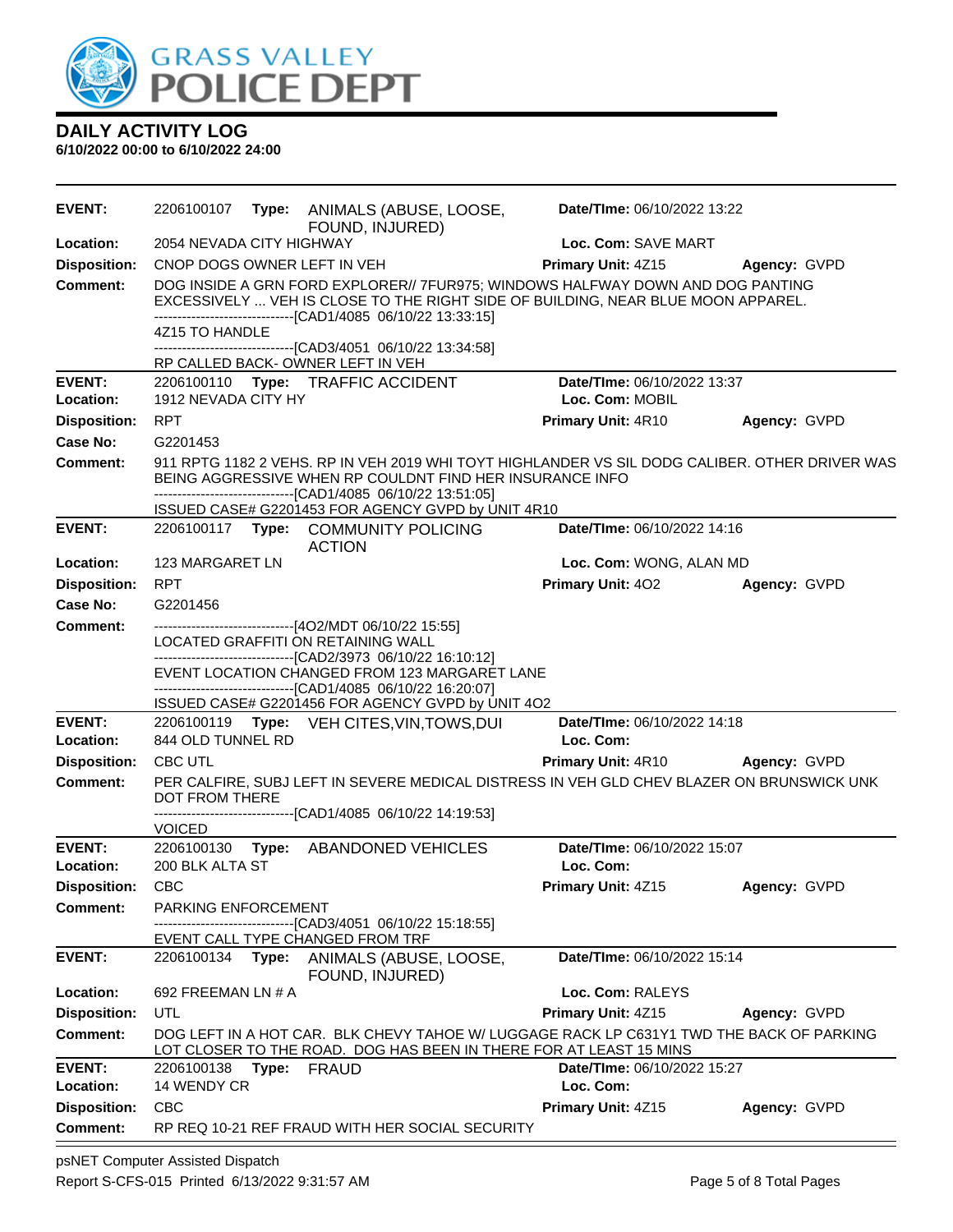

| <b>EVENT:</b>              | 2206100139                                                                                                                                                                                                                                                                                                                                                                              |       | Type: TRAFFIC (DUI, PARKING,<br>SPEED, HAZ                                                                                                                                                                  | Date/TIme: 06/10/2022 15:31              |                                                                                            |
|----------------------------|-----------------------------------------------------------------------------------------------------------------------------------------------------------------------------------------------------------------------------------------------------------------------------------------------------------------------------------------------------------------------------------------|-------|-------------------------------------------------------------------------------------------------------------------------------------------------------------------------------------------------------------|------------------------------------------|--------------------------------------------------------------------------------------------|
| Location:                  | 49/20 STATE/BRUNSWICK RD                                                                                                                                                                                                                                                                                                                                                                |       |                                                                                                                                                                                                             | Loc. Com: NB OFFRAMP                     |                                                                                            |
| <b>Disposition:</b>        | <b>CBC</b>                                                                                                                                                                                                                                                                                                                                                                              |       |                                                                                                                                                                                                             | Primary Unit: 4D10                       | Agency: GVPD                                                                               |
| <b>Comment:</b>            | IN THE LEFT LANE  XFR CHP                                                                                                                                                                                                                                                                                                                                                               |       | -------------------------------[CAD3/4051 06/10/22 15:38:25]                                                                                                                                                |                                          | 911 REPORTING DISABLED VEH IN THE ONRAMP, VEH DRIVER IS ELDERLY XRAY AND VEH IS GRY SUBARU |
|                            | 1039 CHO TI 1022                                                                                                                                                                                                                                                                                                                                                                        |       |                                                                                                                                                                                                             |                                          |                                                                                            |
|                            | CORRECTION 1039 CHP TO 1022                                                                                                                                                                                                                                                                                                                                                             |       | --------------------------------[CAD3/4051 06/10/22 15:38:52]                                                                                                                                               |                                          |                                                                                            |
|                            |                                                                                                                                                                                                                                                                                                                                                                                         |       | -------------------------------[CAD1/4085 06/10/22 15:40:05]<br>10-39 AAA ID# 38623. MMM WILL BE ENROUTE FIRST AVAIL                                                                                        |                                          |                                                                                            |
|                            |                                                                                                                                                                                                                                                                                                                                                                                         |       | -------------------------------[CAD1/4085 06/10/22 15:44:39]                                                                                                                                                |                                          |                                                                                            |
|                            |                                                                                                                                                                                                                                                                                                                                                                                         |       | VI CALLED IN ON 911, WAS INFORMED TOW HAD BEEN CALLED                                                                                                                                                       |                                          |                                                                                            |
| <b>EVENT:</b>              | 2206100140                                                                                                                                                                                                                                                                                                                                                                              | Type: | THEFT (GRAND, PETTY, FROM<br><b>MERCHANT)</b>                                                                                                                                                               | Date/TIme: 06/10/2022 15:31              |                                                                                            |
| Location:                  | 131 EUREKA ST # 130                                                                                                                                                                                                                                                                                                                                                                     |       |                                                                                                                                                                                                             | Loc. Com: HILLTOP ESTATES                |                                                                                            |
| <b>Disposition:</b>        | <b>CBC</b>                                                                                                                                                                                                                                                                                                                                                                              |       |                                                                                                                                                                                                             | <b>Primary Unit: 4D16</b>                | Agency: GVPD                                                                               |
| <b>Comment:</b>            |                                                                                                                                                                                                                                                                                                                                                                                         |       | RP REQ 10-21 REGARDING STOLEN CELL PHONE.                                                                                                                                                                   |                                          |                                                                                            |
| <b>EVENT:</b>              | 2206100141                                                                                                                                                                                                                                                                                                                                                                              |       | Type: WELFARE CHECK                                                                                                                                                                                         | <b>Date/TIme: 06/10/2022 15:47</b>       |                                                                                            |
| Location:                  | 1954 NEVADA CITY HY                                                                                                                                                                                                                                                                                                                                                                     |       |                                                                                                                                                                                                             |                                          | Loc. Com: MCDONALDS 530 273 2518                                                           |
| <b>Disposition:</b>        | ARA                                                                                                                                                                                                                                                                                                                                                                                     |       |                                                                                                                                                                                                             | <b>Primary Unit: 4D16</b>                | Agency: GVPD                                                                               |
| Case No:                   | G2201455                                                                                                                                                                                                                                                                                                                                                                                |       |                                                                                                                                                                                                             |                                          |                                                                                            |
| Comment:                   | RP REQ WEL CHECK ON XRAY THAT WENT INTO RESTROOM AT MCDONADS. RP STATES 2 OTHER<br>TRANSIENT LOOKING MEN CAME IN DIRECTLY AFTER HER AND XRAY APPEARED AFRAID OF THEM. RP<br>LEFT BECAUSE THE 2 MEN SCARED HER AS WELL. RP STATES THAT XRAY WAS ASSOCIATED WITH A BLK<br>SEDAN, NO PLATES THAT HAD LOTS OF DAMAGE ON IT.<br>-------------------------------[CAD1/4085 06/10/22 15:47:24] |       |                                                                                                                                                                                                             |                                          |                                                                                            |
|                            |                                                                                                                                                                                                                                                                                                                                                                                         |       | EVENT CALL TYPE CHANGED FROM WEL<br>-------------------------------[CAD3/4051 06/10/22 15:48:37]<br>EVENT LOCATION CHANGED FROM 11954 NEVADA CITY HY GV                                                     |                                          |                                                                                            |
|                            |                                                                                                                                                                                                                                                                                                                                                                                         |       | --------------------------------[CAD2/3973 06/10/22 16:06:36]<br>TOW ASSIGNED-ADVANCED TOWING, 319 RAILROAD AVE, GRASS VALLEY, 5304775400,<br>--------------------------------[CAD2/3973 06/10/22 16:06:44] |                                          |                                                                                            |
|                            | ETA DRIVE TIME                                                                                                                                                                                                                                                                                                                                                                          |       | -------------------------------[CAD3/4051 06/10/22 16:16:11]                                                                                                                                                |                                          |                                                                                            |
|                            |                                                                                                                                                                                                                                                                                                                                                                                         |       | ISSUED CASE# G2201455 FOR AGENCY GVPD by UNIT 4D16                                                                                                                                                          |                                          |                                                                                            |
| <b>EVENT:</b>              | 2206100143                                                                                                                                                                                                                                                                                                                                                                              |       | Type: TRAFFIC ACCIDENT                                                                                                                                                                                      | Date/TIme: 06/10/2022 15:56              |                                                                                            |
| Location:                  | <b>BRUNSWICK RD/SUTTON WY</b>                                                                                                                                                                                                                                                                                                                                                           |       |                                                                                                                                                                                                             |                                          | Loc. Com: ACROSS FROM BEST WESTERN                                                         |
| <b>Disposition:</b>        | UTL                                                                                                                                                                                                                                                                                                                                                                                     |       |                                                                                                                                                                                                             | Primary Unit: 4Z15                       | Agency: GVPD                                                                               |
| <b>Comment:</b>            |                                                                                                                                                                                                                                                                                                                                                                                         |       | IN AIR. NEG INJ PER RP, MALE OUT CAR LOOKING AT UNDERCARRIAGE.                                                                                                                                              |                                          | VEH VS WATERMAIN - VEH ON CURB GOLD SEDAN APPEARS TO HAVE HIT WATER MAIN, WATER SHOOTING   |
| <b>EVENT:</b>              | 2206100144                                                                                                                                                                                                                                                                                                                                                                              | Type: | <b>FRAUD</b>                                                                                                                                                                                                | Date/TIme: 06/10/2022 16:00              |                                                                                            |
| Location:                  | 460 LAMARQUE CT                                                                                                                                                                                                                                                                                                                                                                         |       |                                                                                                                                                                                                             | Loc. Com:                                |                                                                                            |
| <b>Disposition:</b>        | <b>PEN</b>                                                                                                                                                                                                                                                                                                                                                                              |       |                                                                                                                                                                                                             | <b>Primary Unit: 4Z15</b>                | Agency: GVPD                                                                               |
| <b>Comment:</b>            |                                                                                                                                                                                                                                                                                                                                                                                         |       | RP REQ 10-21 REGARDING FRAUDULENT SITUATION SHE HAS FOUND HERSELF IN.                                                                                                                                       |                                          |                                                                                            |
| <b>EVENT:</b><br>Location: | 2206100145<br>108 OPHIR ST # J                                                                                                                                                                                                                                                                                                                                                          | Type: | PUBLIC RELATION CONTACT                                                                                                                                                                                     | Date/TIme: 06/10/2022 16:01<br>Loc. Com: |                                                                                            |
| <b>Disposition:</b>        |                                                                                                                                                                                                                                                                                                                                                                                         |       | PEN UNABLE TO CONTACT, VOICEMAIL LEFT. 10-8                                                                                                                                                                 | Primary Unit: 4Z15                       | Agency: GVPD                                                                               |
| <b>Comment:</b>            |                                                                                                                                                                                                                                                                                                                                                                                         |       | REQ 10-21 REF ONGOING HARASSING TEXT MESSAGES RP IS RECEIVING FROM AN EX.<br>-------------------------------[CAD3/4051_06/10/22 16:23:41]                                                                   |                                          |                                                                                            |
|                            | 4Z15 TO HANDLE                                                                                                                                                                                                                                                                                                                                                                          |       |                                                                                                                                                                                                             |                                          |                                                                                            |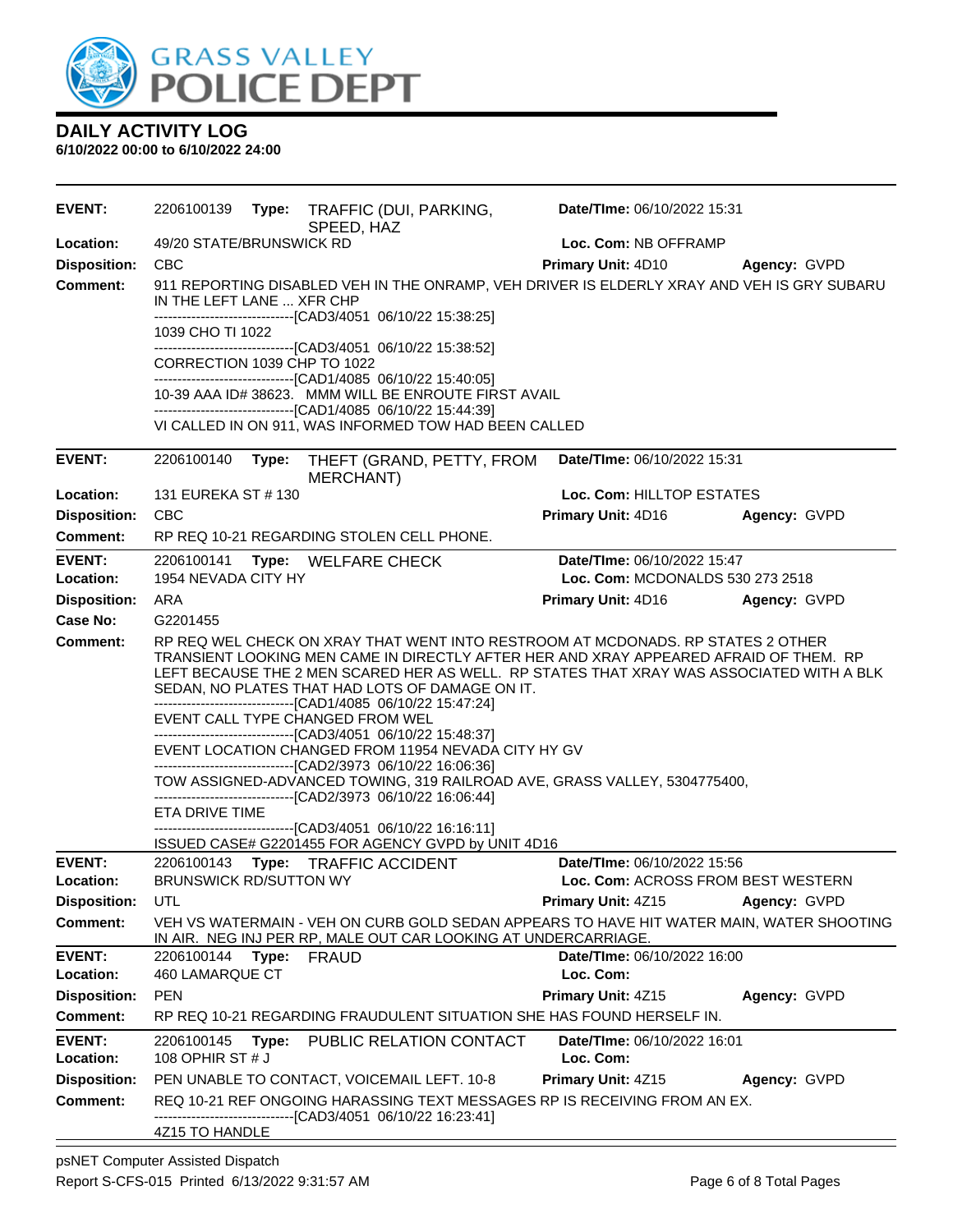

**6/10/2022 00:00 to 6/10/2022 24:00**

| <b>EVENT:</b>              | 2206100149                          |       | Type: TRAFFIC (DUI, PARKING,<br>SPEED, HAZ                                                                                                                                                                                              | Date/TIme: 06/10/2022 16:13              |                     |
|----------------------------|-------------------------------------|-------|-----------------------------------------------------------------------------------------------------------------------------------------------------------------------------------------------------------------------------------------|------------------------------------------|---------------------|
| Location:                  | <b>CYPRESS HILL DR/LIDSTER AV</b>   |       |                                                                                                                                                                                                                                         | Loc. Com:                                |                     |
| <b>Disposition:</b>        | UTL                                 |       |                                                                                                                                                                                                                                         | <b>Primary Unit: 4R10</b>                | Agency: GVPD        |
| Comment:                   |                                     |       | 911 REPORTING MALE AND FEMALE IN VEHS ARGUING WITH EACH OTHER. RP ADVISES THEY WERE IN WHI<br>TRUCK AND BRO SEDAN TRAVELLING AT HIGH SPEEDS, JUST TURNED LEFT ON LIDSTER<br>------------------------------[CAD1/4085 06/10/22 16:13:40] |                                          |                     |
|                            |                                     |       | OCCURED JUST PRIOR TO CALL.OCCURED JUST PRIOR TO CALL                                                                                                                                                                                   |                                          |                     |
| <b>EVENT:</b>              |                                     |       | 2206100154 Type: CITIZEN ASSIST (CIVIL<br>STANDBY'S, LOCKOUT                                                                                                                                                                            | Date/TIme: 06/10/2022 16:27              |                     |
| Location:                  | 867 SUTTON WY                       |       |                                                                                                                                                                                                                                         | Loc. Com: SAFEWAY                        |                     |
| <b>Disposition:</b>        | <b>CBC</b>                          |       |                                                                                                                                                                                                                                         | Primary Unit: 401                        | Agency: GVPD        |
| <b>Comment:</b>            |                                     |       | 911 REPORTING LOCKED OUT OF VEH AND CHILDREN LOCKED INSIDE VEH, XFR CALFIRE<br>-------------------------------[CAD2/3973_06/10/22_16:27:52]                                                                                             |                                          |                     |
|                            |                                     |       | VEH IS GOLD TRAILBLAZER IFO SLEEP SHOP<br>-------------------------------[CAD2/3973_06/10/22_16:28:10]                                                                                                                                  |                                          |                     |
|                            | NO CRACKED WINDOWS.                 |       |                                                                                                                                                                                                                                         |                                          |                     |
|                            |                                     |       | -------------------------------[CAD2/3973_06/10/22_16:28:39]<br>EVENT CALL TYPE CHANGED FROM PR<br>-------------------------------[CAD2/3973_06/10/22_16:28:55]                                                                         |                                          |                     |
|                            |                                     |       | EVENT CALL TYPE CHANGED FROM MED                                                                                                                                                                                                        |                                          |                     |
| <b>EVENT:</b>              | 2206100159                          |       | Type: CITIZEN ASSIST (CIVIL<br>STANDBY'S, LOCKOUT                                                                                                                                                                                       | Date/TIme: 06/10/2022 17:03              |                     |
| Location:                  | 1262 SUTTON WY                      |       |                                                                                                                                                                                                                                         | Loc. Com: HOSPITALITY HOUSE 530 271 7144 |                     |
| <b>Disposition:</b>        | <b>CBC</b>                          |       |                                                                                                                                                                                                                                         | Primary Unit: 4S5                        | Agency: GVPD        |
| <b>Comment:</b>            | <b>CLEARANCE FOR 1</b>              |       |                                                                                                                                                                                                                                         |                                          |                     |
| <b>EVENT:</b><br>Location: | 2206100165<br>905 WE MAIN ST        | Type: | <b>ALL OTHERS</b>                                                                                                                                                                                                                       | Date/TIme: 06/10/2022 17:36<br>Loc. Com: |                     |
| <b>Disposition:</b>        | <b>PEN</b>                          |       |                                                                                                                                                                                                                                         | Primary Unit: 4D16                       | <b>Agency: GVPD</b> |
| <b>Comment:</b>            |                                     |       | RP REPORTING THEY ARE MOVING OUT OF PROPERTY THAT IS RED TAGGED, ADVISES IS SUPPOSED TO<br>BE OUT BY 1900, BUT NEEDS COUPLE MORE HOURS. REQ 10-21                                                                                       |                                          |                     |
| <b>EVENT:</b>              | 2206100167 Type:                    |       | THEFT (GRAND, PETTY, FROM<br><b>MERCHANT</b> )                                                                                                                                                                                          | Date/TIme: 06/10/2022 17:54              |                     |
| Location:                  | 1010 LAUREL LN                      |       |                                                                                                                                                                                                                                         | Loc. Com:                                |                     |
| <b>Disposition:</b>        | <b>CBC</b>                          |       |                                                                                                                                                                                                                                         | <b>Primary Unit: 4R10</b>                | Agency: GVPD        |
| <b>Comment:</b>            |                                     |       | 911 REPORTING HER HUSBAND TOOK HER MEDICINE AND LEFT THE HOUSE, AND SHE JUST GOT OUT OF<br>HOSPITAL AND NEEDS IT. PER RP, HE LEFT TWD GROCERY OUTLET.                                                                                   |                                          |                     |
| <b>EVENT:</b>              | 2206100168                          | Type: | <b>DISTURBANCE (NOISE,</b><br>MUSIC, VERBAL, BARKI                                                                                                                                                                                      | Date/TIme: 06/10/2022 17:57              |                     |
| Location:                  | 309 COLUMBIA AV                     |       |                                                                                                                                                                                                                                         | Loc. Com:                                |                     |
| <b>Disposition:</b>        | <b>CBC</b>                          |       |                                                                                                                                                                                                                                         | Primary Unit: 4D16                       | Agency: GVPD        |
| <b>Comment:</b>            |                                     |       | RP REPORTING A NEIGHBORHOOD DISTURBANCE, HEARS SOMEONE YELLING EXPLETIVES FROM THE<br>ADDRESS, HAS BEEN GOING ON FOR A WHILE, STATES THERE HAVE BEEN SIMILLAR ISSUES AT THE SAME<br>ADDRESS. HEARD ONLY, RP WISHES TO REMAIN ANON       |                                          |                     |
| <b>EVENT:</b>              | 2206100170                          | Type: | DISTURBANCE (NOISE,<br>MUSIC, VERBAL, BARKI                                                                                                                                                                                             | Date/TIme: 06/10/2022 18:11              |                     |
| Location:                  | 309 COLUMBIA AV                     |       |                                                                                                                                                                                                                                         | Loc. Com:                                |                     |
| <b>Disposition:</b>        | <b>CBC</b>                          |       |                                                                                                                                                                                                                                         | Primary Unit: 4D16                       | Agency: GVPD        |
| <b>Comment:</b>            |                                     |       | RP CALLED BACK, AFTER LE LEFT, MALE WALKED INTO MIDDLE OF ROADWAY AND IS YELLING EXPLETIVES<br>AT TOP OF HIS LUNGS. REF EVENT 2206100168                                                                                                |                                          |                     |
| <b>EVENT:</b><br>Location: | 2206100171<br>950 IDAHO MARYLAND RD |       | Type: SUBJECT STOP                                                                                                                                                                                                                      | Date/TIme: 06/10/2022 18:23<br>Loc. Com: |                     |

psNET Computer Assisted Dispatch Report S-CFS-015 Printed 6/13/2022 9:31:57 AM Page 7 of 8 Total Pages